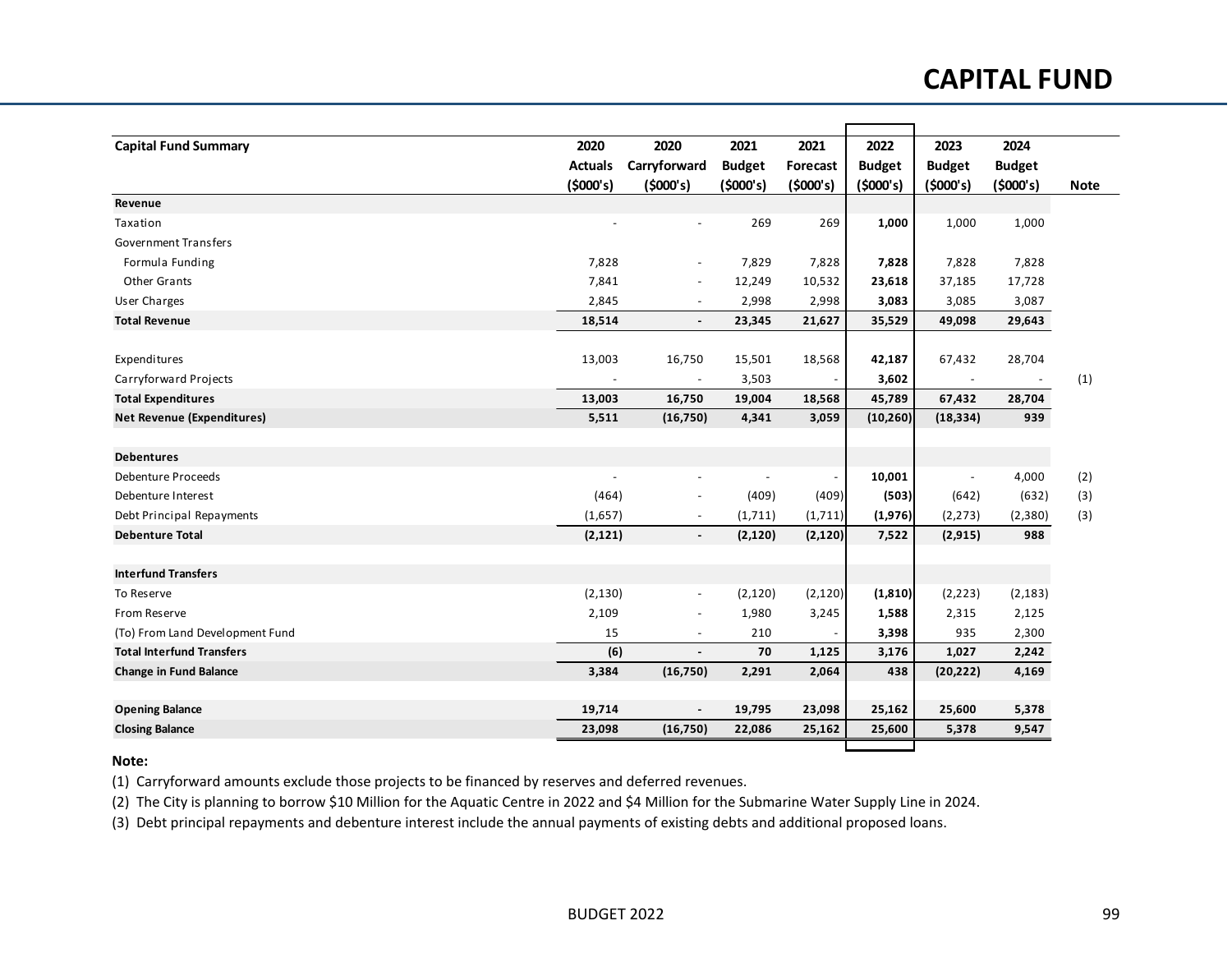## **CAPITAL FUND**

| <b>Capital Financing</b>                   | 2020           | 2021                     | 2021     | 2022                     | 2023                     | 2024          |              |
|--------------------------------------------|----------------|--------------------------|----------|--------------------------|--------------------------|---------------|--------------|
|                                            | <b>Actuals</b> | <b>Budget</b>            | Forecast | <b>Budget</b>            | <b>Budget</b>            | <b>Budget</b> |              |
|                                            | (5000's)       | (\$000's)                | (5000's) | (5000's)                 | (5000's)                 | (5000's)      | <b>Notes</b> |
| <b>Property Taxation</b>                   |                |                          |          |                          |                          |               |              |
| Debt Principal                             | 1,657          | 1,711                    | 1,711    | 1,976                    | 2,273                    | 2,380         |              |
| Debt Interest                              | 464            | 409                      | 409      | 503                      | 642                      | 632           |              |
| Additional                                 | (2, 121)       | (1,851)                  | (1,851)  | (1, 479)                 | (1, 915)                 | (2,012)       |              |
| <b>Total Property Taxation</b>             |                | 269                      | 269      | 1,000                    | 1,000                    | 1,000         |              |
| <b>Formula Funding</b>                     | 7,828          | 7,829                    | 7,828    | 7,828                    | 7,828                    | 7,828         |              |
| Grants                                     |                |                          |          |                          |                          |               |              |
| <b>Government of Canada</b>                |                |                          |          |                          |                          |               |              |
| Canada Community -Building Fund            | 2,543          | 6,351                    | 7,116    | 6,140                    | 19,471                   | 5,717         |              |
| Clean Water & Wastewater Fund              | 163            | $\overline{\phantom{a}}$ |          | $\overline{\phantom{a}}$ | $\overline{\phantom{a}}$ |               |              |
| Community Capacity Building Fund           | 320            | $\sim$                   |          | $\overline{\phantom{a}}$ | $\overline{\phantom{a}}$ |               |              |
| Disaster Mitigation & Adaption Fund        | 79             | 750                      | 113      | 750                      | 750                      | 6,750         |              |
| <b>Small Communities Fund</b>              | 314            |                          | 1,313    | 10,525                   |                          |               |              |
| <b>Total Government of Canada Grants</b>   | 3,419          | 7,101                    | 8,542    | 17,415                   | 20,221                   | 12,467        |              |
| <b>Government of the NWT</b>               |                |                          |          |                          |                          |               |              |
| Community Public Infrastructure Fund       | 2,810          | 3,718                    | 1,754    | 2,159                    | 7,850                    | 3,718         |              |
| Investing in Canada Infrastructure Program | 1,370          | 1,350                    | 60       | 3,964                    | 9,034                    | 1,463         |              |
| <b>MACA Recreation Grant</b>               | 71             | 80                       | 89       | 80                       | 80                       | 80            |              |
| Other GNWT Grants                          | 67             |                          | 56       |                          |                          |               |              |
| <b>Total Government of the NWT Grants</b>  | 4,318          | 5,148                    | 1,959    | 6,203                    | 16,964                   | 5,261         |              |
| <b>Donations</b>                           | 104            | $\blacksquare$           | 31       |                          |                          |               |              |
| <b>Total Grants</b>                        | 7,841          | 12,249                   | 10,532   | 23,618                   | 37,185                   | 17,728        |              |
|                                            |                |                          |          |                          |                          |               |              |
| <b>User Charges</b>                        |                |                          |          |                          |                          |               |              |
| Water & Sewer Allocation                   | 847            | 1,000                    | 1,000    | 1,000                    | 1,000                    | 1,000         |              |
| Water & Sewer Infrastructure Levy          | 1,998          | 1,998                    | 1,998    | 2,083                    | 2,085                    | 2,087         |              |
| <b>Total User Charges</b>                  | 2,845          | 2,998                    | 2,998    | 3,083                    | 3,085                    | 3,087         |              |
|                                            |                |                          |          |                          |                          |               |              |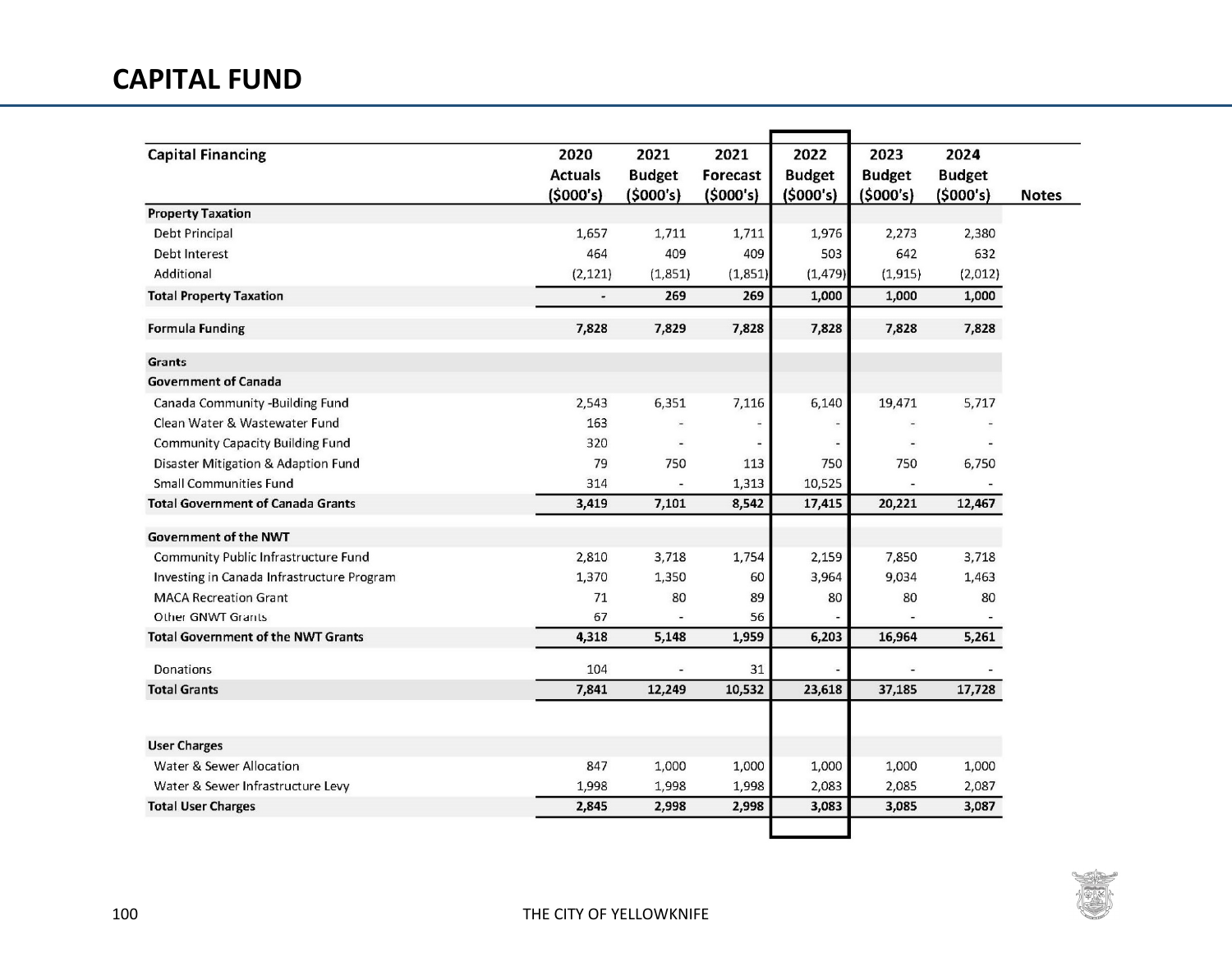## **CAPITAL FUND**

| <b>Capital Financing</b>              | 2020<br><b>Actuals</b> | 2021<br><b>Budget</b> | 2021<br><b>Forecast</b>  | 2022<br><b>Budget</b> | 2023<br><b>Budget</b> | 2024<br><b>Budget</b> |
|---------------------------------------|------------------------|-----------------------|--------------------------|-----------------------|-----------------------|-----------------------|
|                                       | (5000's)               | (5000's)              | (5000's)                 | (5000's)              | (5000's)              | (5000's)              |
| <b>Interfund Transfers</b>            |                        |                       |                          |                       |                       |                       |
| <b>From Reserves</b>                  |                        |                       |                          |                       |                       |                       |
| Information Technology                | 556                    | 627                   | 912                      | 310                   | 430                   | 390                   |
| <b>Major Community Facility</b>       |                        |                       | $\overline{\phantom{a}}$ | -                     | 751                   |                       |
| Mobile Equipment Replacement          | 1,463                  | 1,353                 | 2,333                    | 1,278                 | 1,134                 | 1,735                 |
| Heritage                              | 90                     |                       |                          | -                     |                       |                       |
| <b>Total Transfers from Reserve</b>   | 2,109                  | 1,980                 | 3,245                    | 1,588                 | 2,315                 | 2,125                 |
| <b>To Reserve</b>                     |                        |                       |                          |                       |                       |                       |
| <b>Information Technology</b>         | (700)                  | (650)                 | (650)                    | (310)                 | (500)                 | (500)                 |
| Mobile Equipment Replacement          | (1, 430)               | (1, 470)              | (1,470)                  | (1,500)               | (1, 723)              | (1,683)               |
| <b>Total Transfers to Reserve</b>     | (2, 130)               | (2, 120)              | (2, 120)                 | (1, 810)              | (2, 223)              | (2, 183)              |
| <b>To Solid Waste Management Fund</b> |                        |                       |                          |                       |                       |                       |
| <b>From Land Development Fund</b>     |                        |                       |                          |                       |                       |                       |
| To Capital Fund                       | 15                     | 210                   |                          | 3,398                 | 935                   | 2,300                 |
| <b>Total Interfund Transfers</b>      | (6)                    | 70                    | 1,125                    | 3,176                 | 1,027                 | 2,242                 |
| <b>Total Capital Financing</b>        | 18,508                 | 23,415                | 22,752                   | 38,705                | 50,125                | 31,885                |